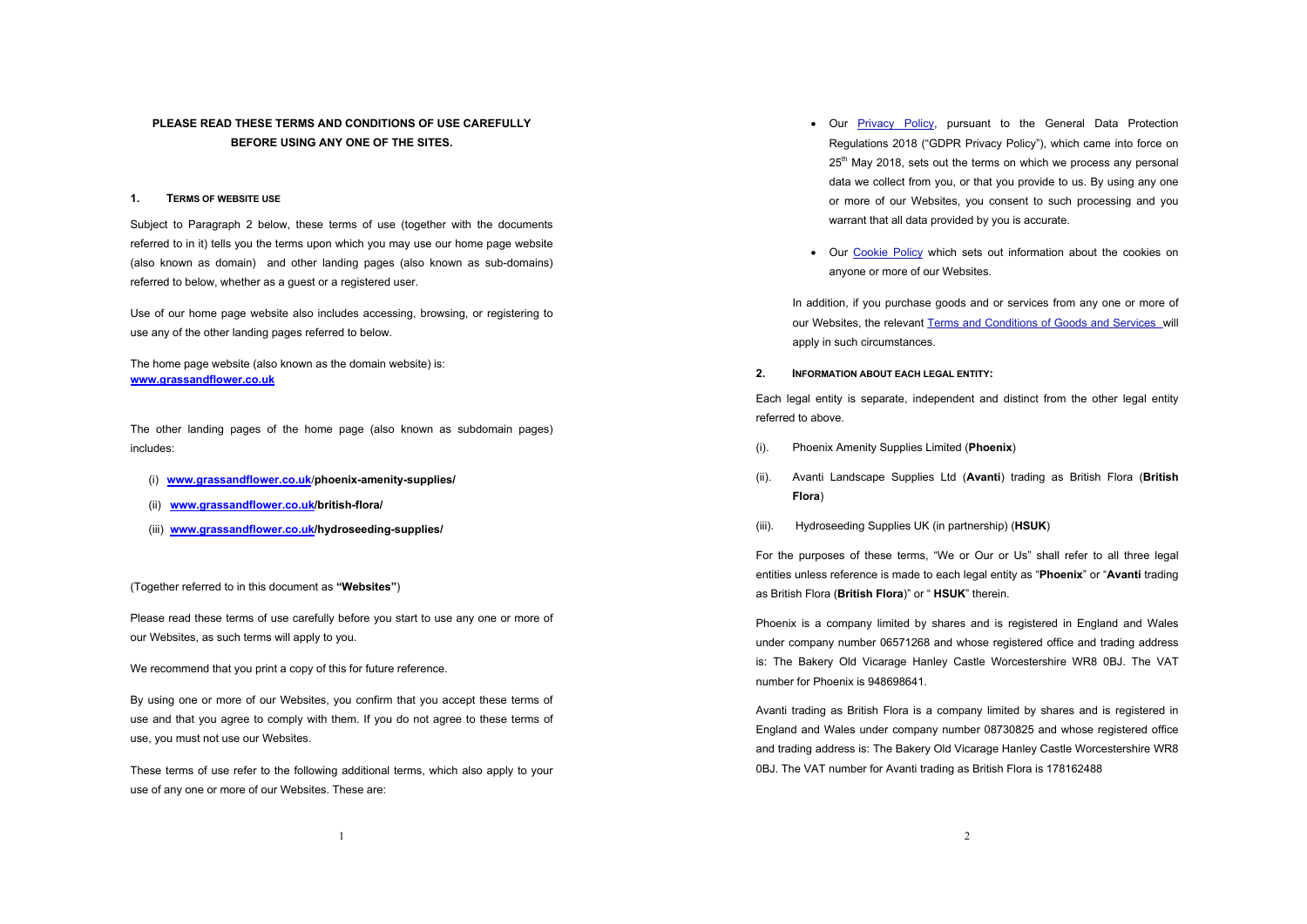HSUK is a trading as a partnership and whose principle place of trading is: The Bakery Old Vicarage Hanley Castle Worcestershire WR8 0BJ. The VAT number for HSUK is 910437160

#### **3. CHANGES TO THESE TERMS**

We may revise these terms of use at any time by amending this page.

Please check this page from time to time to take notice of any changes we made, as they are binding on you.

#### **4. CHANGES TO OUR SITE**

We may update any one or more of our Websites from time to time and may change the content relevant to Phoenix, Avanti trading as British Flora and or HSUK from time to time without notice.

However, please note that any of the content on any of our sites may be out of date at any given time, and we are under no obligation to update it.

We do not guarantee that our Websites, or any content on it in connection with Phoenix, Avanti trading as British Flora and or HSUK, will be free from errors or omissions.

#### **5. ACCESSING OUR WEBSITES**

Our Websites are made available free of charge.

We do not guarantee that our Websites, or any content on it in connection with Phoenix, Avanti trading as British Flora and or HSUK, will always be available or be uninterrupted.

Access to our Websites is permitted on a temporary basis.

We may suspend, withdraw, discontinue or change all or any part of our Websites in connection with Phoenix, Avanti trading as British Flora and or HSUK without notice.

We will not be liable to you if for any reason our Websites become unavailable at any time or for any period.

You are responsible for making all arrangements necessary for you to have access to any one or more of our Websites.

You are also responsible for ensuring that all persons who access our Websites through your internet connection are aware of these terms of use and other applicable terms and conditions, and that they comply with them accordingly.

Our Websites are directed to people residing in the United Kingdom. We do not represent that content available on or through our Websites is appropriate or available in other locations. We may limit the availability of our Websites or any service or product described on our Websites to any person or geographic area at any time.

If you choose to access our Websites from outside the United Kingdom, you do so at your own risk.

#### **6. YOUR ACCOUNT AND PASSWORD**

If you choose, or you are provided with, a user identification code, password or any other piece of information as part of our security procedures in connection with Phoenix, Avanti trading as British Flora and or HSUK, you must treat such information as confidential. You must not disclose it to any third party.

We have the right to disable any user identification code or password, whether chosen by you or allocated by us, at any time, if in our reasonable opinion you have failed to comply with any of the provisions of these terms of use.

If you know or suspect that anyone other than you knows your user identification code or password, you must promptly notify Phoenix and Avanti trading as British Flora at their registered address or HSUK at is principle place of trading address as indicated above.

# **7. INTELLECTUAL PROPERTY RIGHTS**

We are the owner or the licensee of all intellectual property rights in our Websites, and in the material published on it.

Those works are protected by copyright laws and treaties around the world. All such rights are reserved.

You may print off one copy, and may download extracts, of any page(s) from our Websites in connection with Phoenix, Avanti trading as British Flora and or HSUK for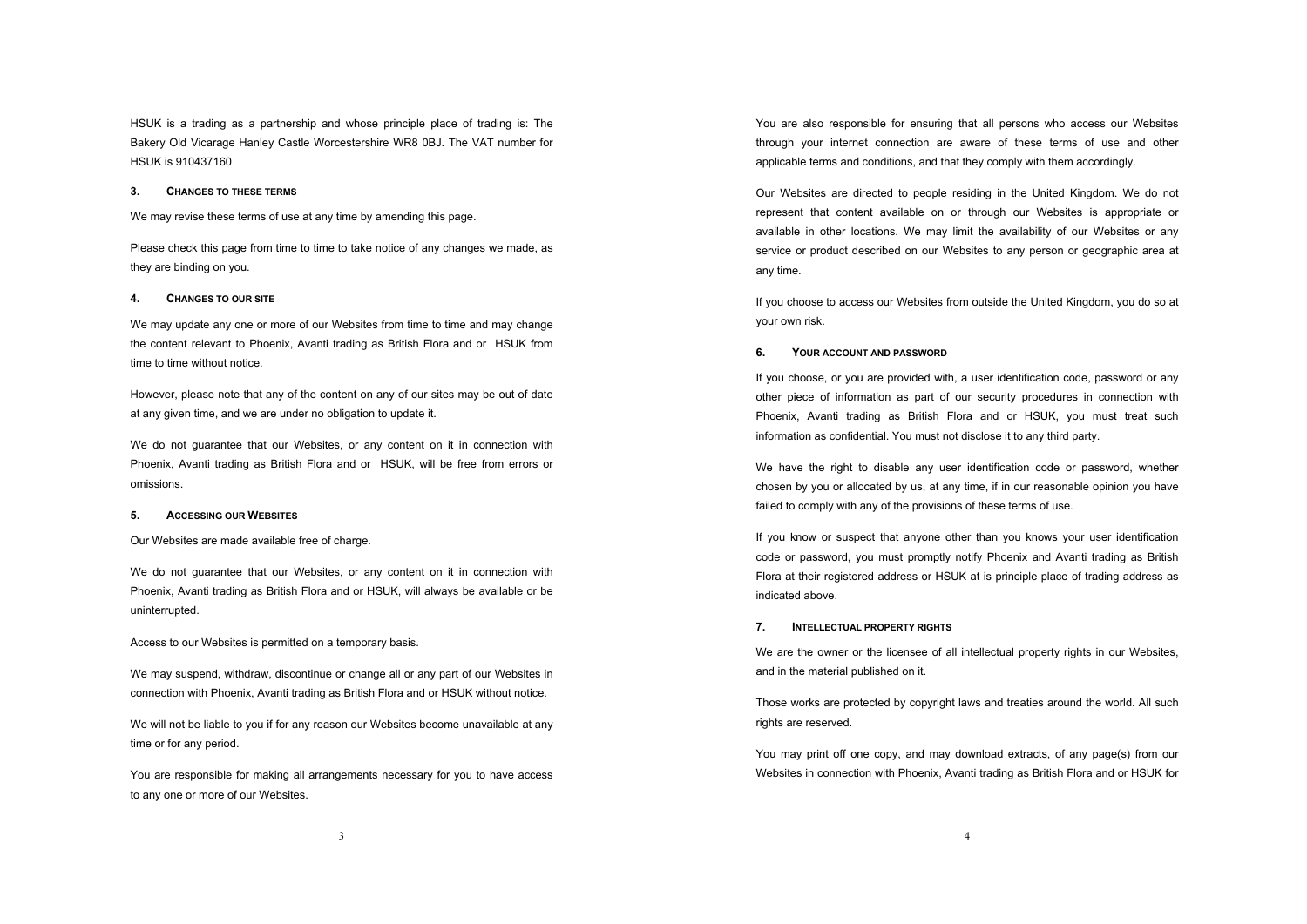your personal use and you may draw the attention of others within your organisation to content posted on our Websites.

You must not modify the paper or digital copies of any materials you have printed off or downloaded in any way, and you must not use any illustrations, photographs HSUK, video or audio sequences or any graphics separately from any accompanying text.

Our status (and that of any identified contributors) as the authors of content on our Websites must always be acknowledged.

You must not use any part of the content on our Websites in connection with Phoenix, Avanti trading as British Flora and or HSUK for commercial purposes without obtaining a licence to do so from the relevant entity and licensor.

If you print off, copy or download any part of our site in breach of these terms of use, your right to use our site in connection with Phoenix, Avanti trading as British Flora and or HSUK will cease immediately and you must, at our option, return or destroy any copies of the materials you have made.

#### **8. NO RELIANCE ON INFORMATION**

The content on our Websites in connection with Phoenix, Avanti trading as British Flora and or HSUK is provided for general information only.

It is not intended to amount to advice on which you should rely. You must obtain professional or specialist advice before taking, or refraining from, any action on the basis of the content on our Websites.

Although we make reasonable efforts to update the information on our Websites, we make no representations, warranties or guarantees, whether express or implied, that the content on our Websites in connection with Phoenix, Avanti trading as British Flora and or HSUK is accurate, complete or up to date.

#### **9. LIMITATION OF OUR LIABILITY**

Nothing in these terms of use excludes or limits our liability for death or personal injury arising from our negligence, or our fraud or fraudulent misrepresentation, or any other liability that cannot be excluded or limited by English law.

To the extent permitted by law, we exclude all conditions, warranties, representations or other terms which may apply to our Websites in connection with Phoenix, Avanti trading as British Flora and or HSUK or any content on it, whether express or implied.

We will not be liable to any user for any loss or damage, whether in contract, tort (including negligence), breach of statutory duty, or otherwise, even if foreseeable, arising under or in connection with:

- use of, or inability to use, our Websites in connection with Phoenix, Avanti trading as British Flora and or HSUK; or
- use of or reliance on any content displayed on our Websites in connection with Phoenix, Avanti trading as British Flora and or HSUK.

In addition, if you are a business user, please note that in particular, we will not be liable for:

- loss of profits, sales, business, or revenue;
- business interruption;
- loss of anticipated savings;
- loss of business opportunity, goodwill or reputation;
- any indirect or consequential loss or damage.

We will not be liable for any loss or damage caused by a virus, distributed denial-ofservice attack, or other technologically harmful material that may infect your computer equipment, computer programs, data or other proprietary material due to your use of our Websites in connection with Phoenix, Avanti trading as British Flora and or HSUK or to your downloading of any content on it, or on any other website linked to it.

We assume no responsibility for the content of other websites linked on our Websites in connection with Phoenix, Avanti trading as British Flora and or HSUK. Such links should not be interpreted as endorsement by us of those linked websites. We will not be liable for any loss or damage that may arise from your use of them.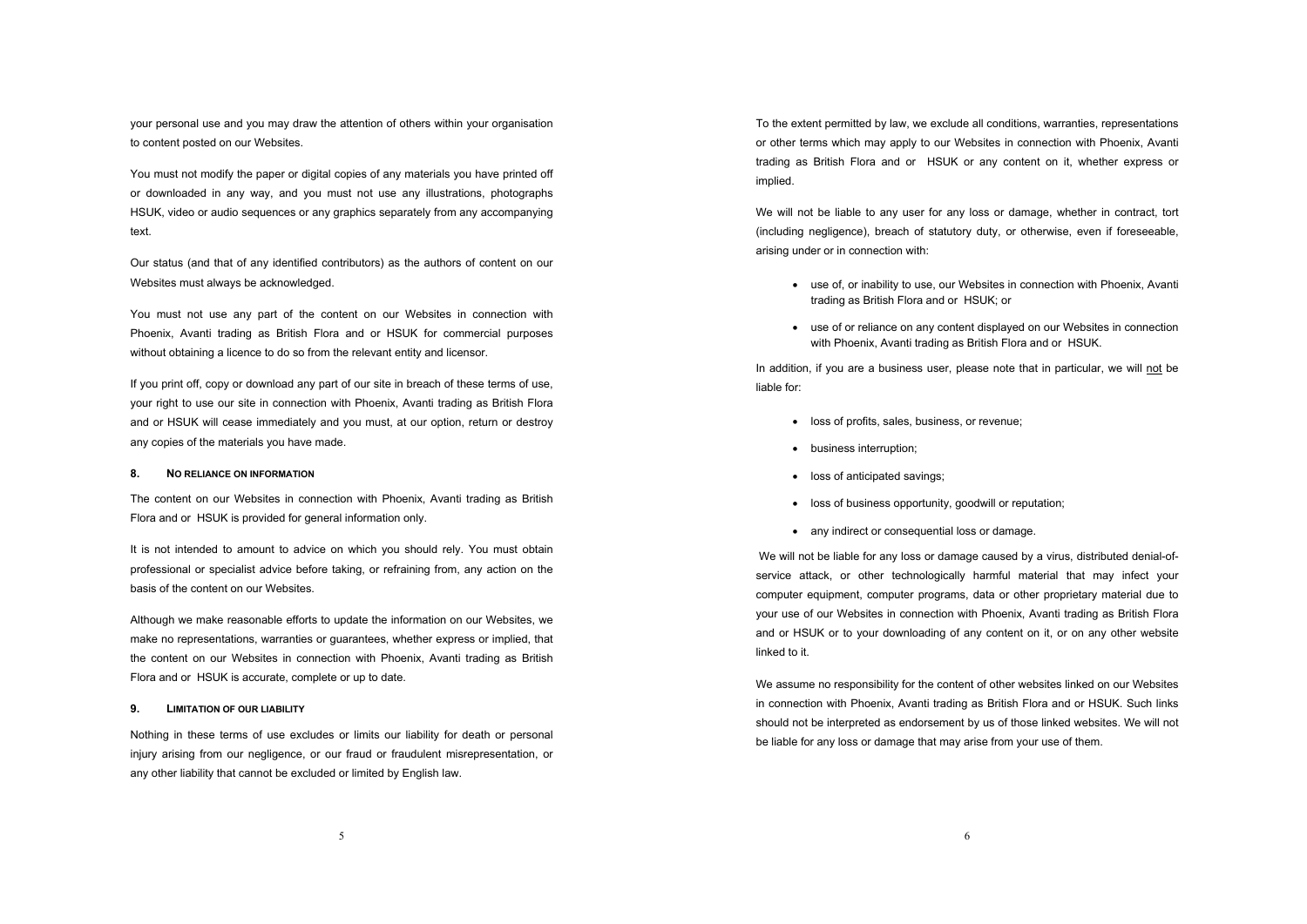Different limitations and exclusions of liability will apply to liability arising as a result of the supply of any goods and or services by use to you, which will be set out in our Terms and conditions of supply of goods and services.

# **10. MALWARE**

We do not guarantee that our Websites in connection with Phoenix, Avanti trading as British Flora and or HSUK will be secure or free from bugs or malware.

You are responsible for configuring your information technology, computer programmes and platform in order to access our Websites.

You should use your own malware protection software.

You must not misuse our Websites by knowingly introducing malware which includes but not limited to viruses, trojans, worms, logic bombs or other material which is malicious or technologically harmful. You must not attempt to gain unauthorised access to our site in connection with Phoenix, Avanti trading as British Flora and or HSUK, the server on which our Websites is stored or any server, computer or database connected to our site in connection with Phoenix, Avanti trading as British Flora and or HSUK. You must not attack our Websites via a denial-of-service attack or a distributed denial-of service attack.

By breaching this provision, you would commit a criminal offence under the Computer Misuse Act 1990.

We will report any such breach to the relevant law enforcement authorities and we will co-operate with those authorities by disclosing your identity to them. In the event of such a breach, your right to use our Websites in connection with Phoenix, Avanti trading as British Flora and or HSUK will cease immediately.

#### **11. LINKING TO OUR WEBSITES**

You may link to our Websites , provided you do so in a way that is fair and legal and does not damage our reputation or take advantage of it.

You must not establish a link to our Websites in such a way as to suggest any form of association, approval or endorsement on our part where none exists.

You must not establish a link to our Websites in any website that is not owned by you.

Our Websites must not be framed on any other site, nor may you create a link to any part of our sites other than the home page.

We reserve the right to withdraw linking permission without notice.

The Websites in which you are linking must comply in all respects with the content standards set out in our Terms of Website use

If you wish to make any use of content on our Websites other than that set out above, please contact Mrs L Baker.

#### **12. THIRD PARTY LINKS AND RESOURCES IN OUR WEBSITES**

Where our Website contains links to other sites and resources provided by third parties, these links are provided for your information only.

We have no control over the contents of those sites or resources.

# **13. APPLICABLE LAW**

If you are a consumer, please note that these terms of use, its subject matter and its formation, are governed by English law.

You and we both agree to that the courts of England and Wales will have nonexclusive jurisdiction. However, if you are a resident of Northern Ireland you may also bring proceedings in Northern Ireland, and if you are resident of Scotland, you may also bring proceedings in Scotland.

If you are a business, these terms of use, its subject matter and its formation (and any non-contractual disputes or claims) are governed by English law. We agree to the exclusive jurisdiction of the courts of England and Wales.

# **14. TRADE MARKS**

All brands and logos published on our Websites are the Trademark of Phoenix, Avanti trading as British Flora and HSUK and may not be used by any third party without the explicit written permission of the owner(s) of Phoenix, Avanti trading as British Flora and HSUK.

# **15. CONTACT US**

To contact us, please contact the relevant legal entity: